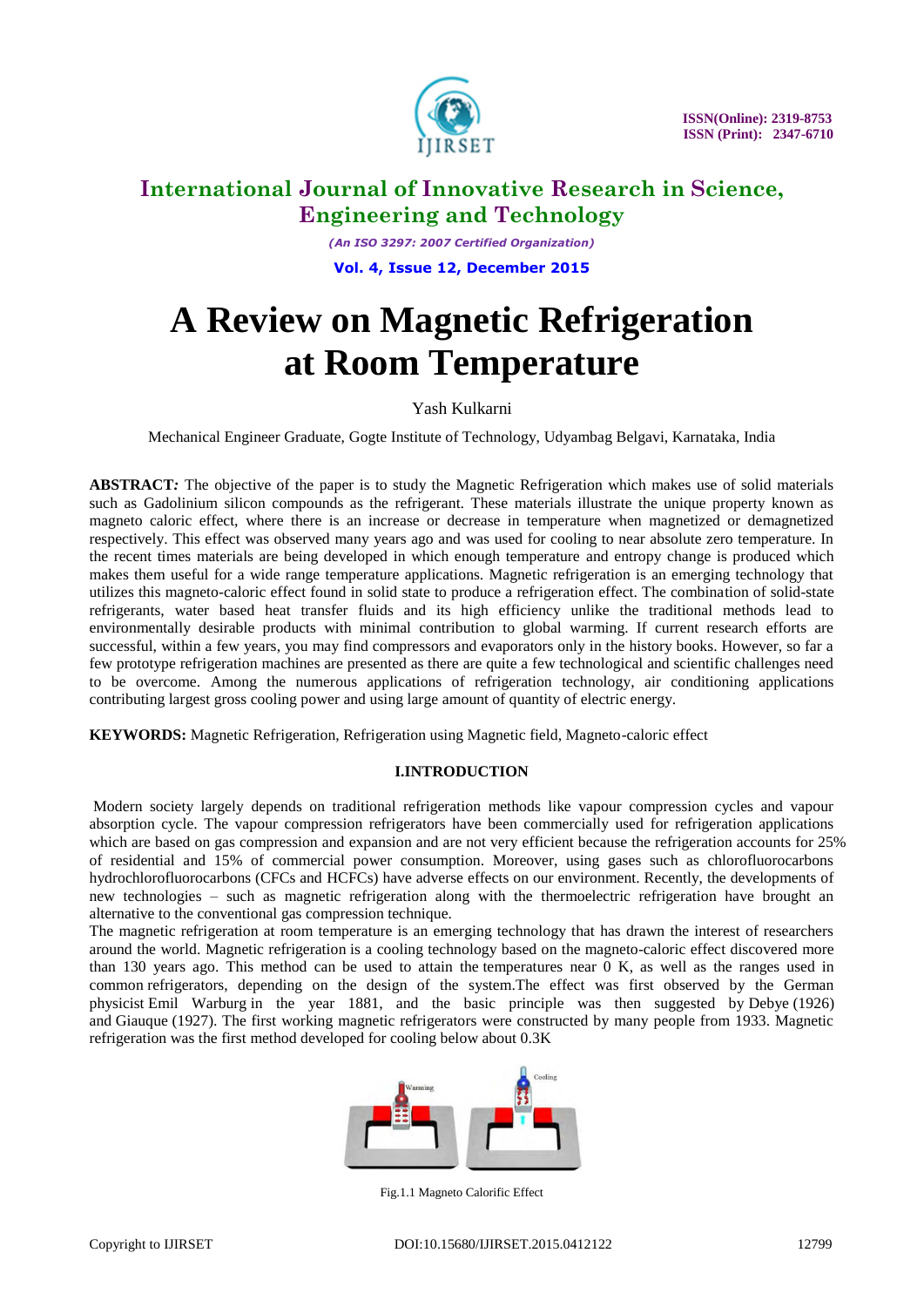

*(An ISO 3297: 2007 Certified Organization)*

#### **Vol. 4, Issue 12, December 2015**

 When a magneto-caloric material is subjected to a strong magnetic field (measured in Tesla, T), the electrons present in the material are forced into alignment with the magnetic field. That is, the magnetic field performs work to align the electron spins into thermodynamically lower energy state. The energy released during the process causes the temperature of the material to rise. When the magnetic field is lowered, the electron spins return to their more random and zig-zag motion, higher energy state, absorbing heat from the material and causing the temperature to fall.

 Eventually, this technology could be used to develop a standard refrigerator that can be used for household purposes. The use of magnetic refrigeration has the potential to reduce operating and maintenance costs with higher energy efficiencies.

#### II. **WORKING PRINCIPLE**

The Magnetic Refrigeration works on the principle of Magneto-Calorific Effect. It is basically a thermodynamic effect caused due to the changing magnetic field, hence called as magneto thermodynamic phenomenon. The Magneto caloric effect (MCE, from magnet and calorie) is a magneto-thermodynamic phenomenon in which a reversible change in temperature of a suitable material is caused by exposing the material to a changing magnetic field. This is also known as adiabatic demagnetization by some physicists, because of its application in the process to cause the temperature drop. In that part of the overall refrigeration process, a decrease in the strength of an externally applied magnetic field allows the magnetic domains of a Chosen (magneto caloric) material to become disoriented from the magnetic field by the distressing action of the thermal energy (phonons) present in the material. If the material is isolated so that no energy exchange is allowed to between the material and its surrounding i.e  $(dQ=0)$  an adiabatic process), the temperature drop takes place as the domains absorb the thermal energy to perform their reorientation.



Fig. 2.1. The Magneto Calorific Effect

 When the magneto-caloric material is subjected the magnetic field, the magnetic moments of soft ferromagnetic materials get aligned, making the material more ordered. Hence the material liberates more heat and which results in the decrease of their magnetic entropy. But, when the magnetic material subjected to the magnetic field is reduced isothermally, the magnetic moments become disoriented, due to which the material absorbs heat and consequently their magnetic entropy increases.

 The magnetic entropy change that takes place due to the magneto-caloric effect can be expressed in the form of equation as below

$$
\partial S = \mu \int_{H_i}^{H_f} \left(\frac{dM}{dT}\right) dH \tag{1}
$$

While the adiabatic temperature change can be given by the expression as shown below

$$
\partial T_{ad} = -\mu \int_{H_i}^{H_f} \left[ \frac{T}{C} \right] \left( \frac{dM}{dT} \right) dH \qquad (2)
$$

Where  $\mu$  is the permeability of the vacuum,

 $H_i$  and  $H_f$  are the initial and final magnetic field strength respectively

C is the heat capacity at constant magnetic field

dSis the change in Entropy

.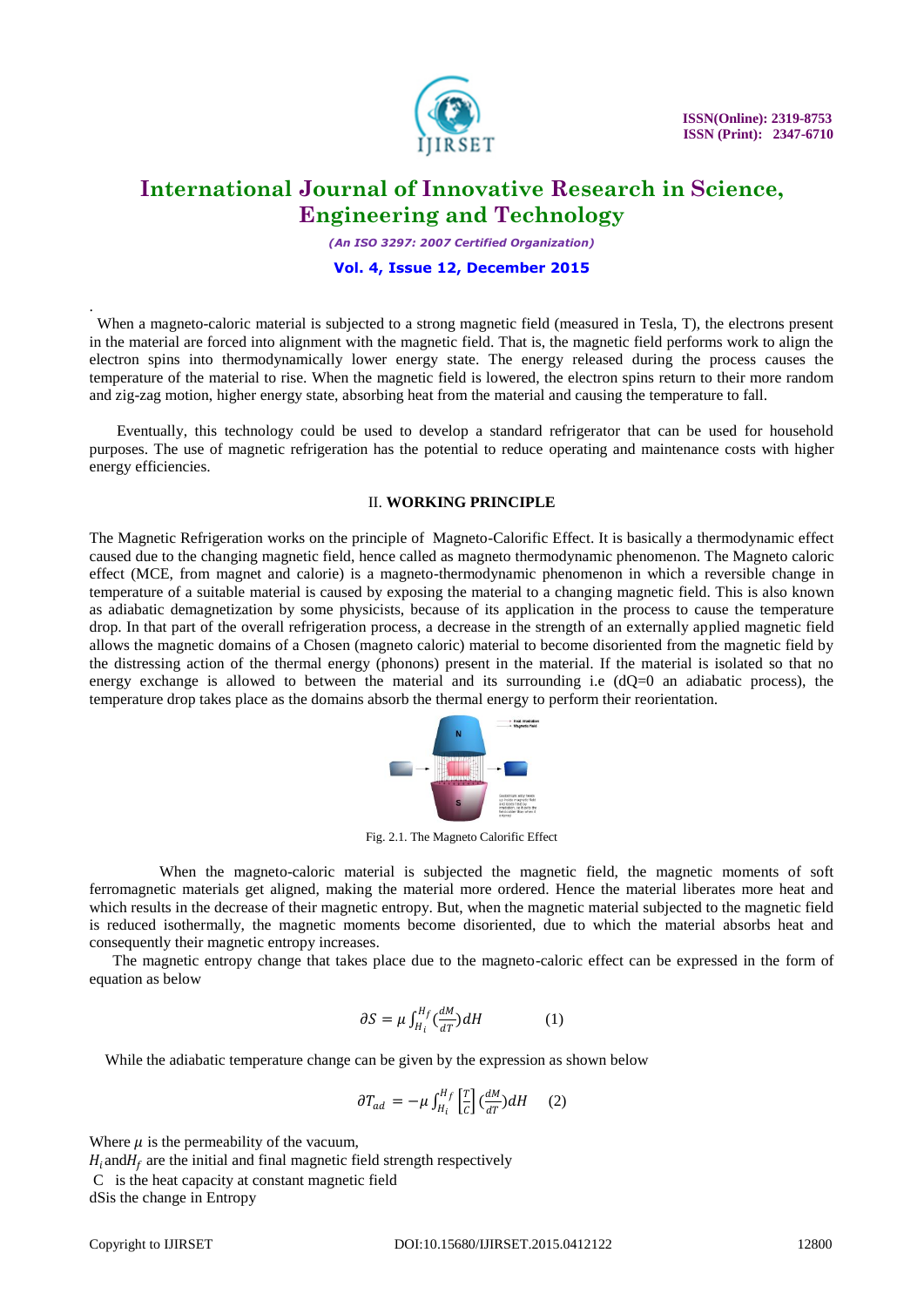

*(An ISO 3297: 2007 Certified Organization)*

#### **Vol. 4, Issue 12, December 2015**

 $\partial T_{ad}$  - Change in adiabatic temperature

dМ  $\frac{dm}{dT}$ - Change in Magnetisation with respect to temperature

Now given the two equations for change in entropy and change in adiabatic temperature, refrigeration capacity for a magnetic refrigerator, which helps in analysing how much heat is actually transferred in one refrigeration cycle.

$$
Q = \int_{T_i}^{T_f} dS \ dT \tag{3}
$$

From the above equations we can conclude that magneto-caloric effect can be enhanced by applying a large field, using a magnet and small heat capacity, using a magnet with a large change in magnetization vs temperature, at a constant magnetic field.

One of the most notable examples of the magneto caloric effect is in the chemical element gadolinium and some of its alloys. Gadolinium's temperature is observed to increase when it enters certain magnetic fields. When it leaves the magnetic field, the temperature drops back to normal. The effect is considerably stronger for the gadolinium alloy  $Gd_5(Si_2Ge_2)$ . Praseodymium alloyed with nickel (PrNi<sub>2</sub>) has such a strong magneto caloric effect that it has allowed scientists to approach within one thousandth of a degree of absolute zero. Magnetic Refrigeration is also called as **Adiabatic Magnetization.**

#### III. **THERMODYNAMIC CYCLE**

The basic thermodynamic cycle of the magnetic refrigerator is Brayton Cycle, which operates between two adiabatic and two isomagnetic field lines. The working material is the refrigerant, and starts in thermal equilibrium with the refrigerated environment.



Fig.3.1. Thermodynamic processes in magnetic refrigeration

1. Adiabatic magnetization: A magneto caloric material when placed in an insulated environment(Q=0) and external magnetic field is increased (+H) it causes the [magnetic dipoles](http://en.wikipedia.org/wiki/Magnetic_dipole) of the atoms to align and thereby decreasing the material's magnetic [entropy](http://en.wikipedia.org/wiki/Entropy) and [heat capacity.](http://en.wikipedia.org/wiki/Heat_capacity) Since overall energy is not lost during this process, hence the total [entropy](http://en.wikipedia.org/wiki/Entropy) also does not change, the net result is that the object heats up  $(T + \Delta T_{ad})$ .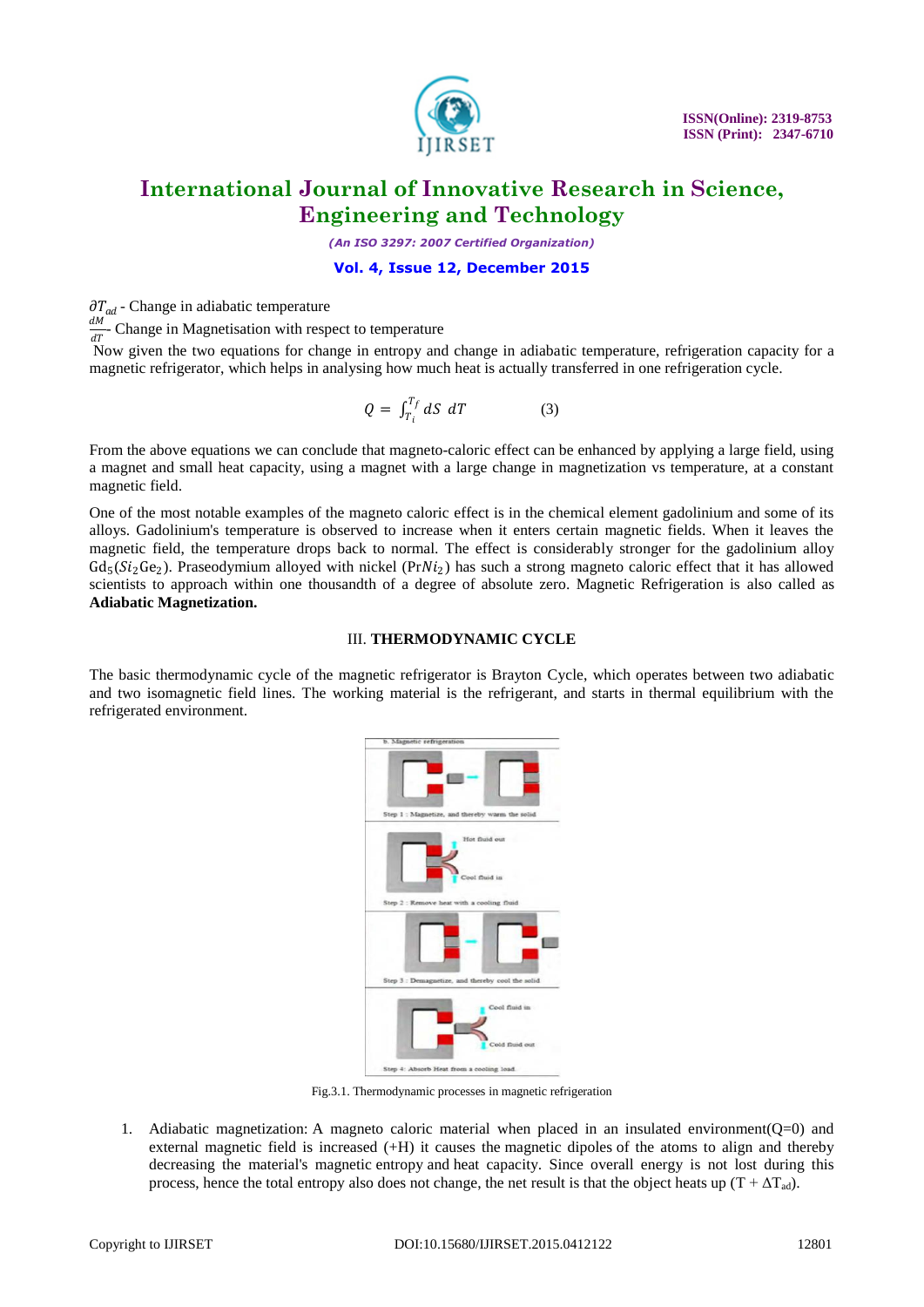

*(An ISO 3297: 2007 Certified Organization)*

### **Vol. 4, Issue 12, December 2015**

- 2. Isomagnetic enthalpy transfer*:* The magnetic field is held constant during this process (*H*=0) and the heat added during the adiabatic magnetization is then removed (-*Q*) by a fluid or gaseous substance. to prevent the dipoles from reabsorbing the heat. Once completely cooled, the magneto-caloric substance and the coolant are separated.
- 3. Adiabatic demagnetization*:* The substance is returned to another adiabatic process (Q=0) and hence the total entropy remains constant. However, this time the magnetic field is reduced, the thermal energy causes the magnetic moments to overcome the field, and thus the sample cools, *i.e.*, an adiabatic temperature change. Energy (and entropy) transfers from thermal entropy to magnetic entropy (disorder of the magnetic dipoles).
- 4. Isomagnetic entropic transfer: The magnetic field is held constant to prevent the material from heating back up. The material is placed in thermal contact with the environment being refrigerated. Because the working material is cooler than the refrigerated environment (by design), heat energy migrates into the working material  $(+O)$ .





Fig.3.2. Atomic distribution of various thermodynamic processes in magnetic refrigeration

The processes involved in the magnetic refrigeration can be represented using the T-S diagram of the Brayton cycle as shown below (the cycle involves four processes which already discussed)

- 1-2- Adiabatic Magnetization
- 2-3. Isomagnetic Enthalpy Transfer
- 3-4. Adiabatic Demagnetization
- 4-1. Isomagnetic Enthalpy transfer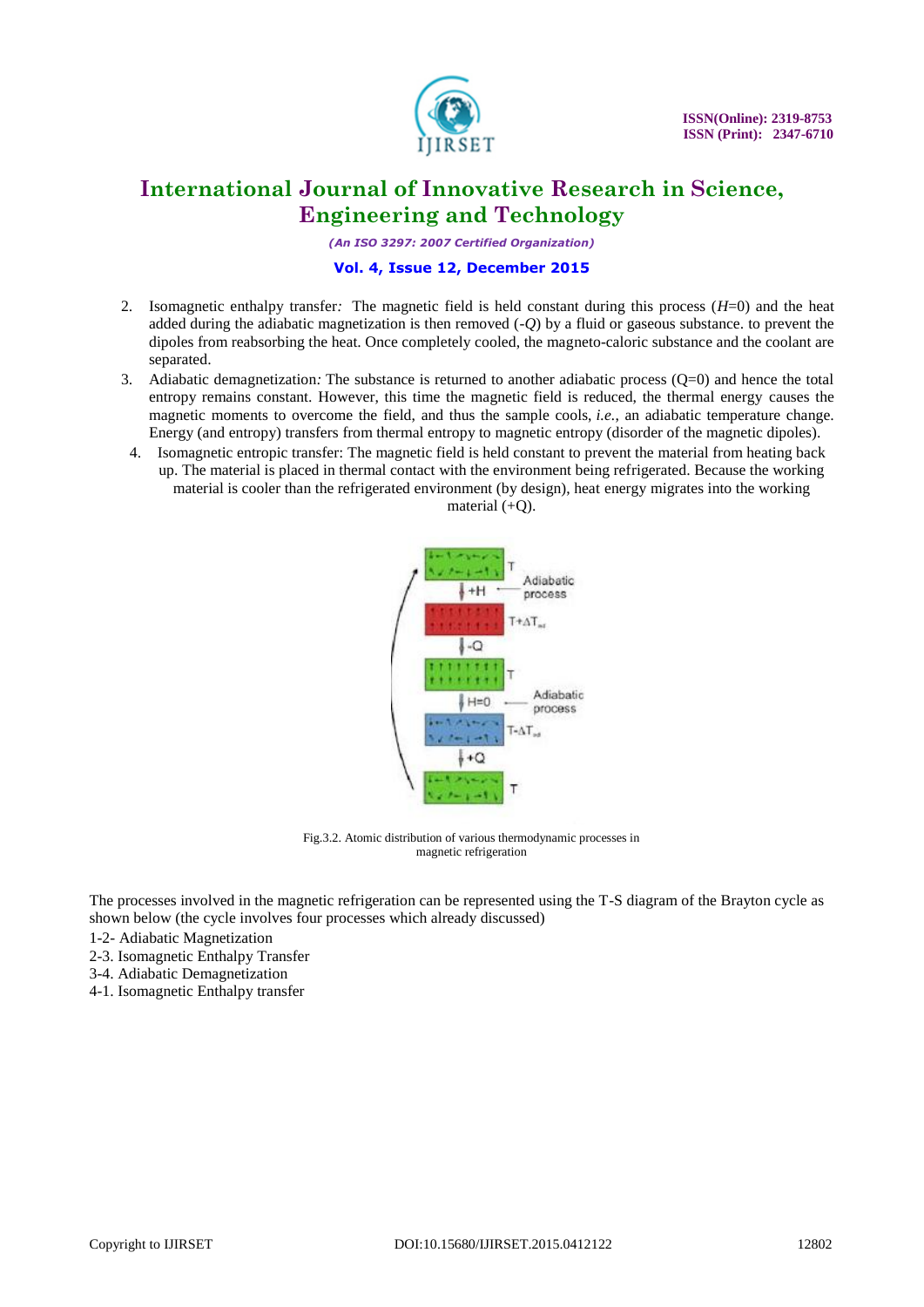

*(An ISO 3297: 2007 Certified Organization)* **Vol. 4, Issue 12, December 2015**



Fig.3.3. T-S diagram for Magneto-caloric Cycle.

#### IV. **TYPES OF MAGNETIC REFRIGERATORS**

 The four basic thermodynamic processes of the Magnetic refrigeration are most simply realized by the machines as described above. Now the magneto caloric effect was applied in two different ways giving rise to two different types of refrigerators, Linear or axial and Rotary refrigerators. Linear or axial refrigerators was described in the patent of the University Of Applied Sciences Of Western Switzerland (Kitanovski*et al*., 2004), whereas second recently deposited patent idea describes a machine of a radial or rotary type of refrigerator. A first step is the magnetization of a porous solid magneto caloric structure in a magnetic field, followed by a simultaneous heating up of the material (Refer A in the figure). By a fluid flow this structure is cooled and after that it turns out of the magnetic field and shows demagnetization process (Refer B in figure). Here the magneto caloric alloy becomes cold and is heated by a fluid flow, which preferable has the opposite direction to the first flow. If the hot fluid on side is used its an heat pump application, if the cold fluid is applied then the machine is a cooler or a refrigerator. The axial machine has the advantage of constant axial fluid velocity, while the rotary machine allows the magnet assembly to be placed in the preferable positions.



Fig 4.2. Types of Refrigerators (a) Linear or Axial Refrigerator (b) Rotary refrigerator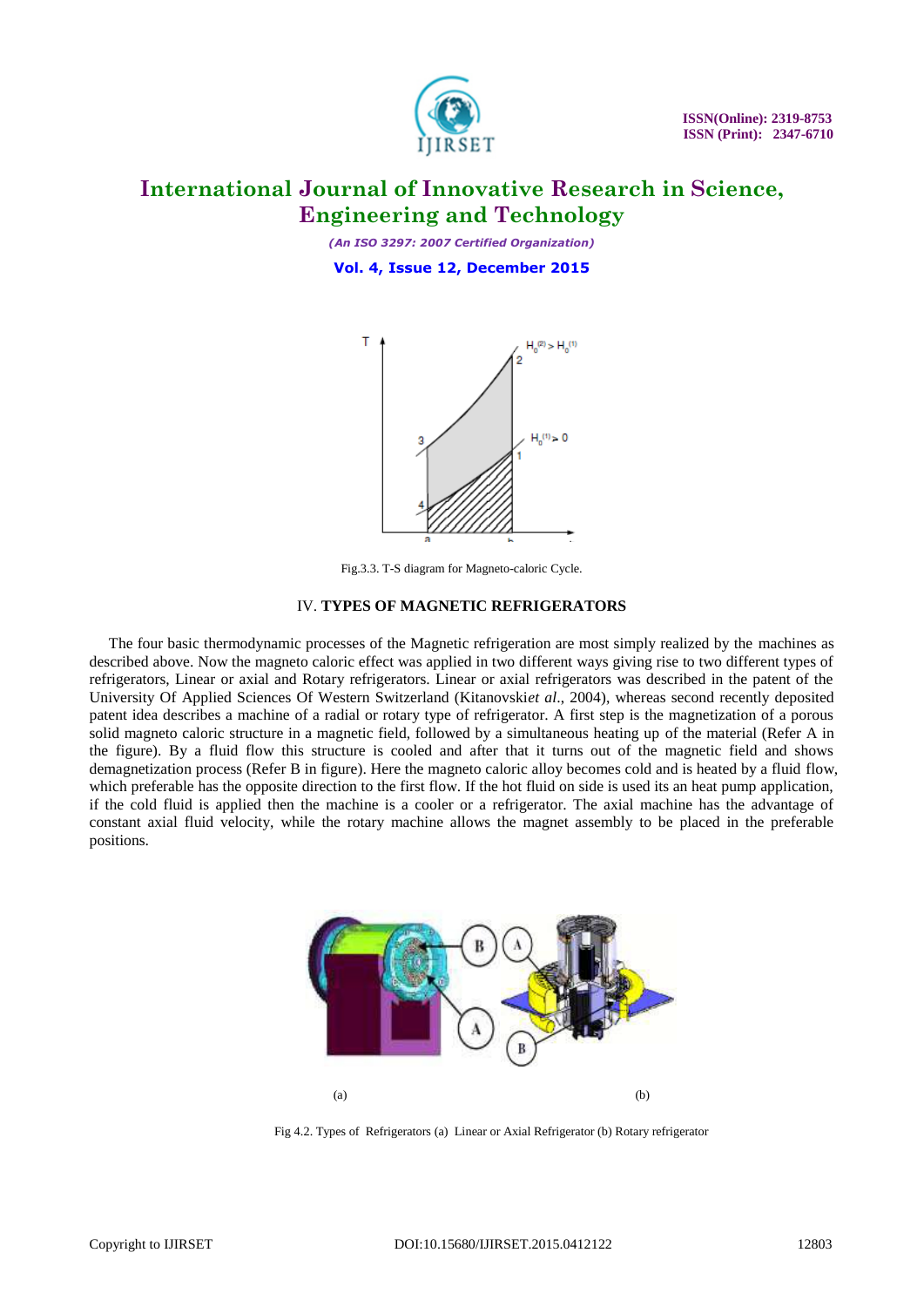

*(An ISO 3297: 2007 Certified Organization)*

#### **Vol. 4, Issue 12, December 2015**

### V. **MATERIAL COMPONENTS OR CONSTRUCTION**



Fig. 5.1.Components or Parts of Magnetic Refrigerator

- 1. Magnets- Magnets are the main functioning elements of the magnetic refrigeration. Magnets are the one that provide the magnetic field to the material which provide the refrigeration effect i.e. they lose the heat to the surrounding and gain heat from the space to be cooled respectively. The magnets used are usually made of ceramic or ferrite.
- 2. Hot Heat Exchanger- Here, the heat transfer is taking place between the magneto-caloric material and the heat exchanger, The heat exchanger gains the heat from the material used and release it into the surrounding. It makes the transfer of heat much effective.
- 3. Cold Heat Exchanger- The working of the cold heat exchanger is similar as compared to the hot heat exchanger except that it absorbs the heat from the space to be cooled and gives it to the magnetic material. It helps to make the absorption of heat more effective.
- 4. Drive- Drive provides the right rotation to the heat to rightly handle it. Due to this, heat flows in the right desired direction.
- 5. Magneto caloric Wheel- It forms as the basic structure of the whole device and it turns through the field of a permanent magnet. The wheel is packed with spherical particles of the magneto-caloric material like Gadolinium, which acts as refrigerant. It joins both the magnets to work orderly
- 6. One of the most important components in the process is magnetic refrigerant. Pure gadolinium may be regarded as being the ideal substance for magnetic refrigeration, just as the ideal gas is for conventional refrigeration. Various other compounds are used as the magnetic refrigerant components as the pure Gadolinium is very rare and cannot be used in ambient temperature due to its other properties. The details of the magnetic refrigerants are discussed in the next section.

#### VI. **MAGNETIC REFRIGERANTS**

 As already discussed, Pure gadolinium may be regarded as being the ideal substance for magnetic refrigeration, just like the ideal gas is for conventional refrigeration. But just as conventional systems are practically cannot be operated with ideal gases, magnetic refrigerators using pure gadolinium is also not possible and it performs better with specially designed alloys. Below is the list of the promising categories of magneto-caloric materials for application in magnetic refrigerators

- 1. Gadolinium- Silicon- Germanium Compounds
- 2. Binary and ternary intermetallic compounds
- 3. Manganites
- 4. Lanthanum iron based compounds etc

 Gadolinium, a rare earth metal and exhibits one of the largest known magneto-caloric effects. It was used as the refrigerant in many of the early magnetic refrigeration systems. The problem with using pure gadolinium as the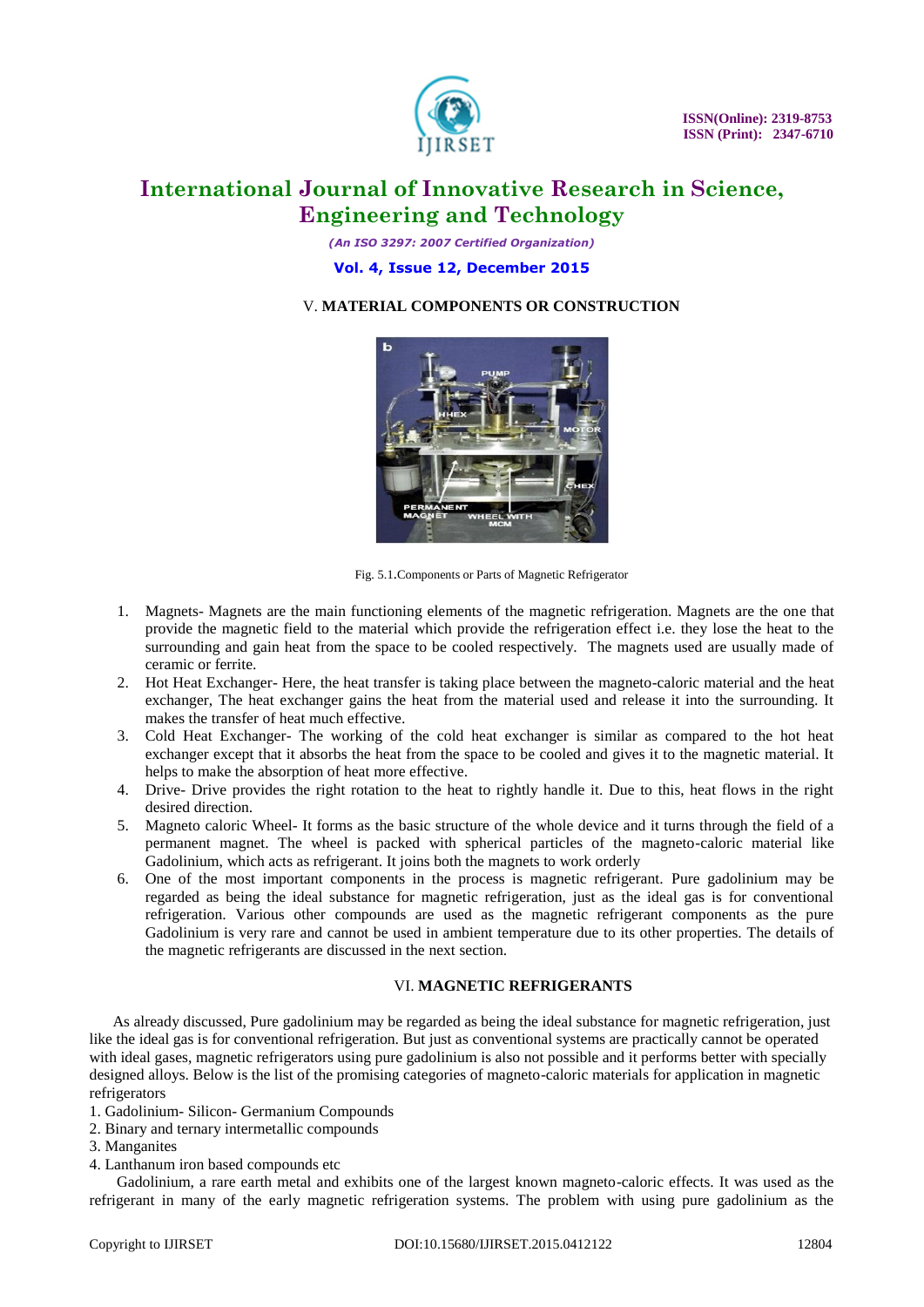

*(An ISO 3297: 2007 Certified Organization)*

### **Vol. 4, Issue 12, December 2015**

Refrigerant material is that it does not exhibit a strong magneto-caloric effect at room temperature, where the usual applications of the effect exist. However, it has been discovered that arc-melted alloys of gadolinium, silicon, and germanium are quite efficient at room temperature. Gd-Si-Ge alloys are all considerably large in the presence of a 5 T magnetic field and most of those Curie temperatures are in the room temperature range. Therefore, this series of alloys meet the requirements of room temperature magnetic Refrigeration. However, many urgent problems such as easy oxidation, hard preparation, and high price, need to be settled before they are applied in room temperature magnetic refrigeration.

|                                                                                      | <b>Magnetic Refrigeration</b>                                                     | <b>Conventional Refrigeration</b>                                              |
|--------------------------------------------------------------------------------------|-----------------------------------------------------------------------------------|--------------------------------------------------------------------------------|
| Step1                                                                                | Magnetize the Solid thereby<br>Increasing the temperature                         | Compressing the gas and hence<br>increasing the temperature                    |
| Step 2                                                                               | Removing the heat from the hot fluid<br>using the Heat Exchanger                  | Removing the heat with<br>the cooling fluid                                    |
| Step 3                                                                               | Demagnetizing adiabatically and cooling<br>the solid i.e reducing the temperature | Expansion of gas resulting in<br>the cooling process                           |
| Step 4                                                                               | Absorb heat from the cooling load                                                 | Absorb the heat from the cooling load                                          |
| The Schematic<br>stepwise<br>representation of<br>the four steps in<br>refrigeration | Hot Fluid Out<br>Cool Fluid In<br><b>Cold Fluid Out</b><br>Cool Fluid In          | Hot Fluid Out<br>Cool Fluid In<br>,,,,,,,,,<br>Cool Fluid In<br>Cold Fluid Out |

### VII. **COMPARISONS**

#### VIII. **APPLICATIONS**

6.1. A rotary AMR liquefier :- The Cryo-fuel Systems Group is developing an Active magnetic regenerator, an apparatus having a regenerator bed of material exhibiting the magneto-caloric effect for the purpose of liquefying natural gas. A rotary configuration is used to move magnetic material into and out of a superconducting magnet. This technology can also be extended to the liquefaction of hydrogen.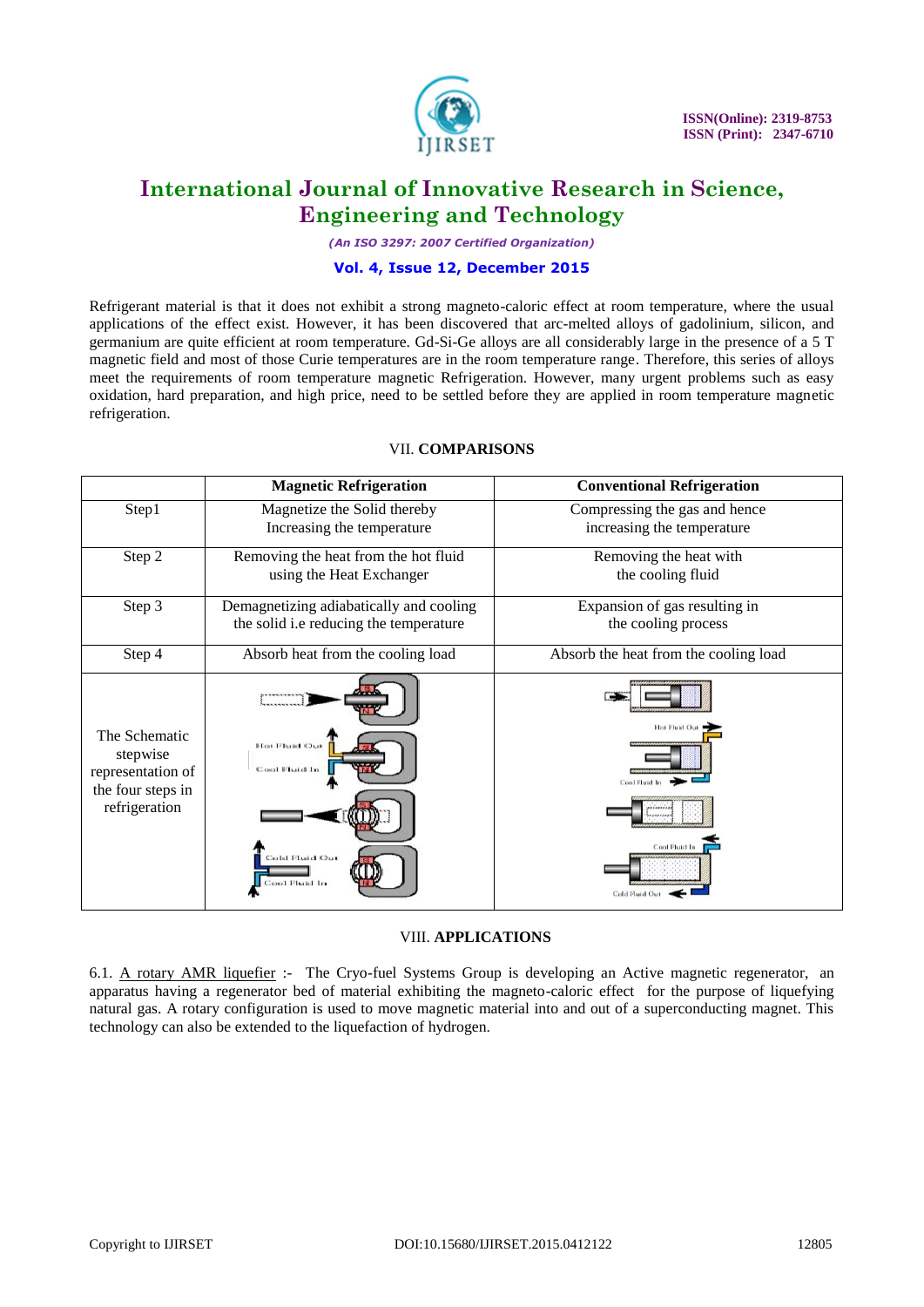

*(An ISO 3297: 2007 Certified Organization)*

#### **Vol. 4, Issue 12, December 2015**



#### Other Future Applications.

 In general, at the present stage of the development of magnetic refrigerators with permanent magnets, hardly any freezing applications are feasible. These results, because large temperature spans occur between the heat source and the heat sink. Such are used for freezing, e.g. in cooling plants in the food industry or in large marine freezing applications. Some of the future applications are:

- 1. Magnetic household refrigeration appliances
- 2. Magnetic cooling and air conditioning in buildings and houses
- 3. Central cooling system
- 4. Refrigeration in medicine
- 5. Cooling in food industry and storage
- 6. Cooling in transportation
- 7. Cooling of electronics

.

#### IX**. MERITS**

1. Environmental friendly- Refrigerant used is solid and non-volatile and hence eliminating Green House effect. Conventional refrigerator use refrigerant that contains CFC or HCFC, which have been linked to Ozone depletion and global warming. Some refrigerant like ammonia are toxic and inflammable.

2. Low running and operating cost- There is no compressor in magnetic refrigerator, which is most inefficient and costlier part. This leads in less energy consumption and hence low running cost.

3. Higher efficiency- Because it eliminates the need to expand and compressed the liquid, magnetic refrigerator consume less energy and can operate at 60% efficiency.

4. Wide temperature span- Operating temperature of magnetic refrigerator can easily be changed over a wide range from about 30 k to 290 k without losing the magneto-caloric effect.

5. Reliability- High energy density and more compact device, less moving parts as compared to traditional system hence more reliable.

6. Quite operation- This refrigerator unit is substantially quite than traditional refrigeration system.

7. Compactness: - It is possible to achieve high energy density compact device. It is due to the reason that in case of magnetic refrigeration the working substance is a solid material (say gadolinium) and not a gas as in case of vapor compression cycles.

#### **X. DEMERITS**

1. The initial investment is very high when compared to conventional refrigeration.

2. The magneto caloric materials are rare earth materials hence their availability also adds up to become a disadvantage. These materials need to be developed to allow larger frequencies of rectilinear and rotary magnetic refrigerators.

3. Protection of electronic components from magnetic fields. But it must be noted that they are static, of short range and may be shielded